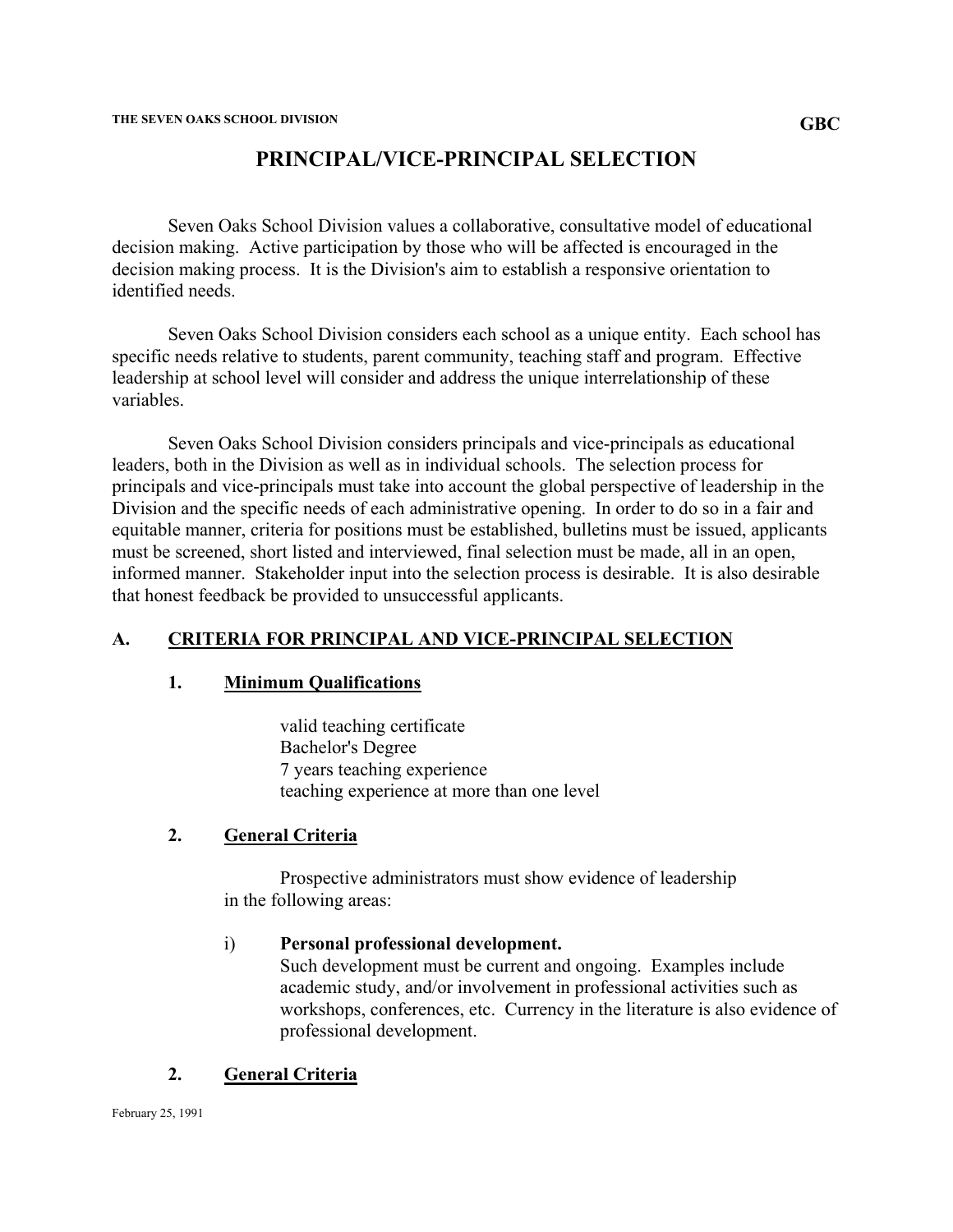#### ii) **Professional contributions.**

 Examples include demonstrated involvement in research and committee work, and leadership in school and Division professional development activities.

#### iii) **Educational Philosophy.**

It is expected that administrators will have developed a sound educational philosophy and will be able to articulate it both in writing and orally. As well they should be able to give evidence of action consistent with stated philosophy.

#### iv) **Leadership Style.**

It is expected that administrators will have given thought to their style of leadership and will be able to articulate it both in writing and orally. As well they should be able to give evidence of action consistent with stated leadership style.

## **3. Specific Criteria**

These criteria will reflect the characteristics the principal of a particular school should possess. Data for consideration in establishing these criteria will be gathered through input from trustees, superintendents, teachers and parents of the school in question.

Parental input will be solicited through consultative meetings. Trustees who serve on the screening and selection committees will be invited to attend. Publicity for such meetings will be made by direct contact with each home, i.e. telephone or mail. Parents will also be encouraged to express their opinions in written comments.

The responsibility for establishing specific criteria rests with the Assistant Superintendent - Personnel.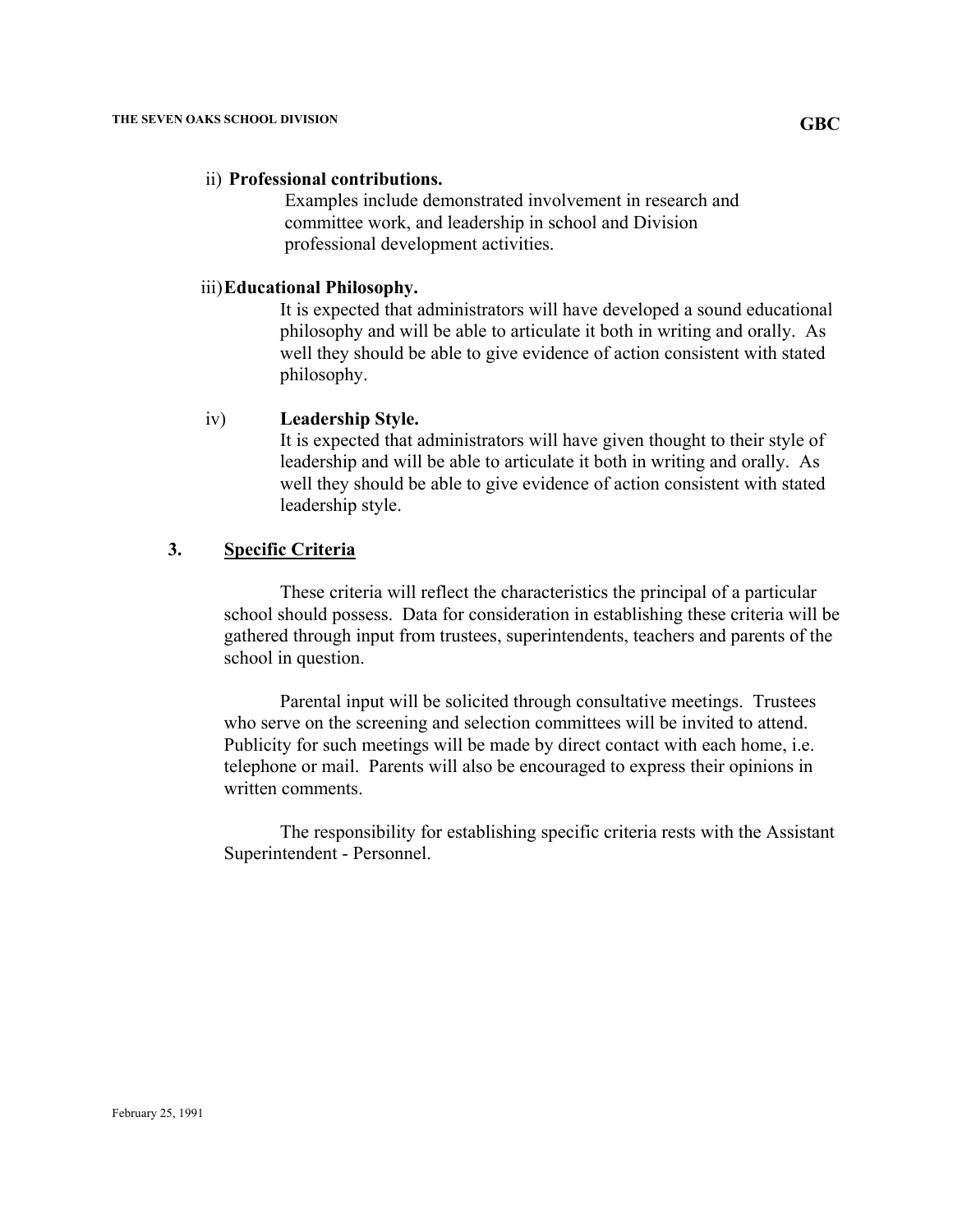### **B. BULLETINING FOR THE POSITION**

- 1) Scope The Assistant Superintendent-Personnel, in consultation with the Board of Trustees and the Superintendents' Department shall decide whether the position shall be bulletined externally as well as internally. While it is recognized that an external appointment introduces new perspectives to the Division, every effort shall be made to ensure that the majority of appointments are internal. Personnel bulletins shall state clearly the scope of the competition.
- 2) Nature Bulletins shall clearly state the nature of the position and shall include a brief description of the school, including specific criteria for the position as defined. Applicants shall be required to submit written statements of educational philosophy, leadership style, resumè and three references. Closing date for competitions shall be clearly stated in the bulletin.

# **C. SCREENING AND SHORT LISTING**

Applications shall be reviewed by a screening committee comprised of:

- ⋅ one teacher from the designated school
- ⋅ one teacher nominated by SOTA
- $\cdot$  one principal (the building principal if the search is for a vice-principal) nominated by SOASA
- ⋅ the Assistant Superintendent Personnel (Chair)
- ⋅ two Trustees

References for all external candidates under consideration shall be checked by the screening committee. The screening committee may, at its discretion, check references of internal candidates.

The screening committee may, at its discretion, conduct preliminary interviews to assist in establishing a short list of candidates for the selection committee.

### **D. SELECTION**

A selection committee comprised of the Superintendents' Team\* and two trustees from the screening committee shall conduct further in depth reference checks and interviews of all candidates short listed. The selection committee shall list the top two candidates and shall recommend one candidate for appointment to the Board of Trustees.

(\*When the position vacant is that of vice-principal, the principal of the school shall be